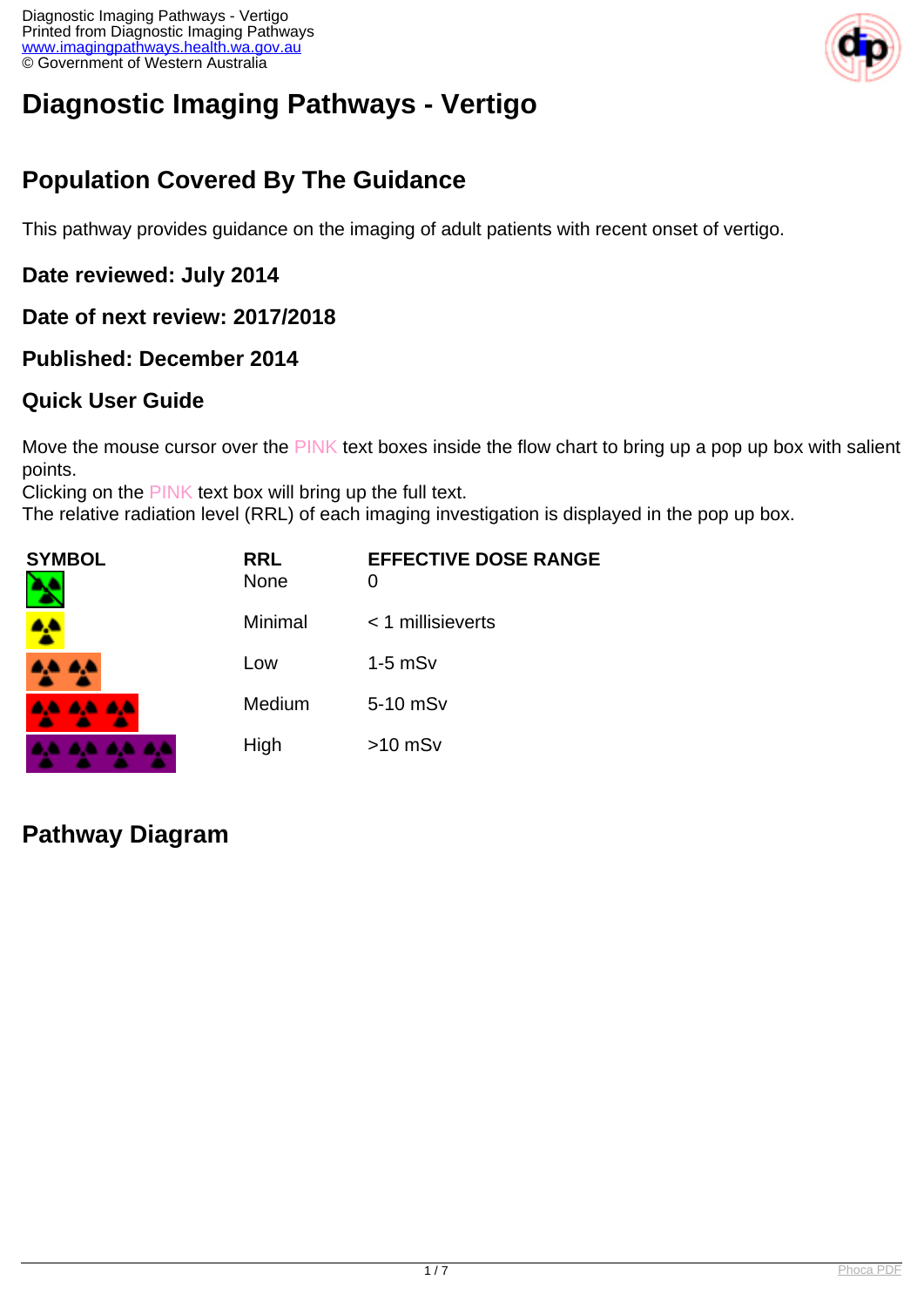Diagnostic Imaging Pathways - Vertigo Printed from Diagnostic Imaging Pathways [www.imagingpathways.health.wa.gov.au](http://www.imagingpathways.health.wa.gov.au/) © Government of Western Australia



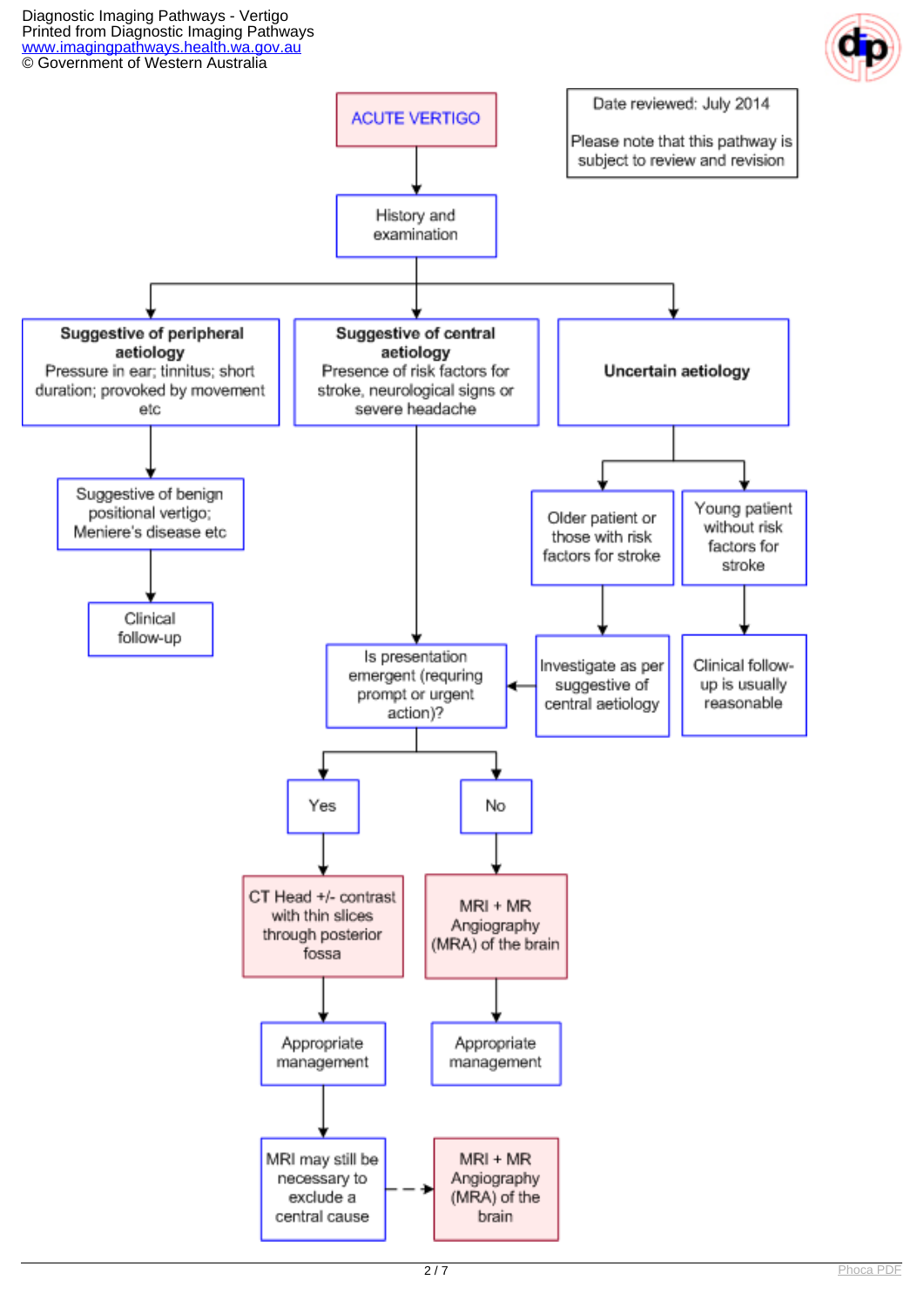

# **Image Gallery**

Note: These images open in a new page





#### **1a Cavernous Haemangioma**

Image 1a and 1b (Magnetic Resonance Imaging): Axial and sagittal images demonstrating a cavernous haemangioma in the left cerebellar hemisphere extending towards the vermis. Surrounding high signal intensity indicates oedema.



# **Teaching Points**

- Vertigo is a symptom of illusory movement arising from damage or dysfunction of the vestibular system
- A history and detailed neurological examination is important to determine whether the symptoms and signs are suggestive of a peripheral or central cause of vertigo. This will dictate the need for and timing of the imaging
- MRI +/- MRA is generally indicated if a central cause of vertigo is suspected
- If MRI is unavailable or likely to be delayed, a CT scan with fine images of the posterior fossa is a suitable substitute

### **Magnetic Resonance Imaging (MRI) and Magnetic Resonance Angiography (MRA)**

- Investigation of choice after clinical examination if [11](index.php?option=com_content&view=article&id=67&tab=references#11)
	- A central cause for vertigo is suspected (e.g. vertebrobasilar system infarction, intracranial haemorrhage, neoplasm, multiple sclerosis or infection)
	- A central/peripheral distinction cannot be made and there are risk factors for stroke (e.g. hypertension, diabetes, smoking, atrial fibrillation, valvular heart disease) or a severe headache accompanying the vertigo [12](index.php?option=com_content&view=article&id=67&tab=references#12)
- MRI has a higher diagnostic yield than CT in detecting central causes of vertigo
- MRI has a high sensitivity for the detection of cerebellar infarction, even early in the course of symptoms but may be less sensitive for the detection of a cerebellar haemorrhage. The conversion of oxyhaemoglobin to deoxyhaemoglobin, which may take 12-24 hours, also allows the more ready detection of haemorrhage [13](index.php?option=com_content&view=article&id=67&tab=references#13)
- One study showed MRA to have a sensitivity of 97% and specificity of 98.9% for the diagnosis of occlusions and stenoses of the posterior circulation when compared to the reference standard of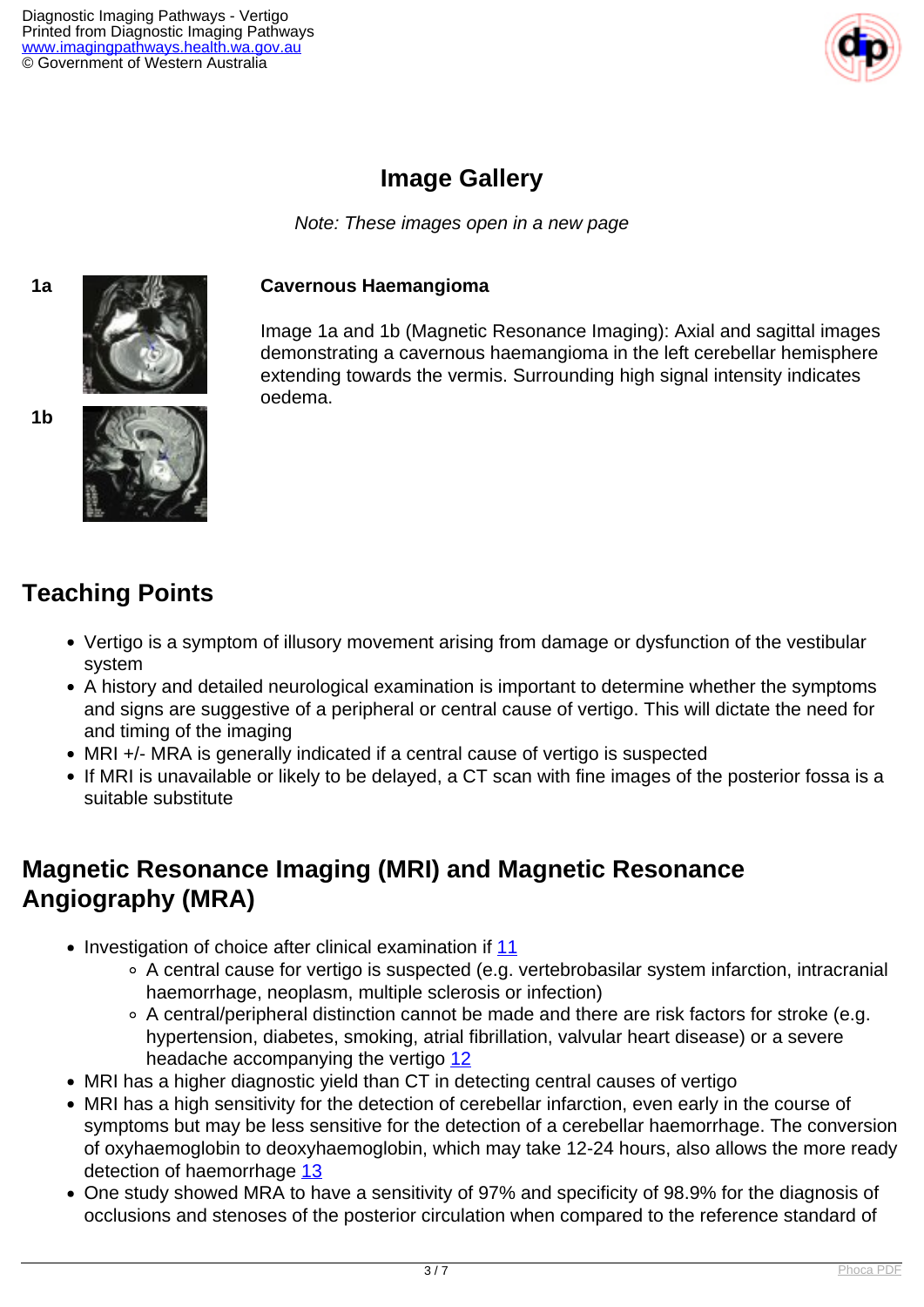

intra-arterial angiography [14](index.php?option=com_content&view=article&id=67&tab=references#14)

- The use of diffusion weighted imaging (DWI) is particularly useful for the detection of ischaemia. Two studies have shown DWI to have a sensitivity of 88-100% and specificity of 95-100% for the detection of ischaemia within 6 hours of stroke [15](index.php?option=com_content&view=article&id=67&tab=references#15)[,16](index.php?option=com_content&view=article&id=67&tab=references#16)
- Caution should be taken in patients with acute vestibular syndrome and suspected ischemic stroke and early negative MRI-DWIs within the first 48 hours when there is a higher false negative rate. [2,](index.php?option=com_content&view=article&id=67&tab=references#2) [6](index.php?option=com_content&view=article&id=67&tab=references#6) A delayed MRI-DWI may be necessary
- Follow-up MRI can identify stroke missed on CT and in one study changed diagnosis 16% of the time [17](index.php?option=com_content&view=article&id=67&tab=references#17)
- $\bullet$  In a 2009 systematic review, Acoustic neuroma [18](index.php?option=com_content&view=article&id=67&tab=references#18) was recommended to be imaged with MRI as the initial investigation of choice

### **Vertigo**

- Vertigo and dizziness are a common emergent presentation and mostly related to peripheral (end organ vestibular) causes which are generally benign. A small proportion are due to central causes (e.g. posterior fossa haemorrhage of infarction) which if missed could lead to significant morbidity and mortality. [1](index.php?option=com_content&view=article&id=67&tab=references#1)
- History and detailed neurological examination is important in distinguishing between central and peripheral aetiology and will inform subsequent diagnostic evaluation and treatment.
- The clinical decision rule (3 component bedside oculomotor examination), HINTS (horizontal head impulse test, nystagmus type and test of skew) and the risk stratification tool, ABCD2 risk score (age, blood pressure, clinical features, diabetes) are useful in determining the risk of stroke. [2-5](index.php?option=com_content&view=article&id=67&tab=references#2)
- On systematic review HINTS was highly sensitive and specific in identifying stroke in patients with acute vestibular system and in the first 48hours was more effective in ruling out stroke than early MRI-DWI [6](index.php?option=com_content&view=article&id=67&tab=references#6)
- Patients with vertigo have a 3 fold higher risk of stroke than the normal population; when they have at least 3 risk factors this increases to 5 fold. [7,8](index.php?option=com_content&view=article&id=67&tab=references#7)
- Focal neurological deficit, age ?60 or a chief complaint of imbalance have been associated with a serious underlying neurologic diagnosis. [9,10](index.php?option=com_content&view=article&id=67&tab=references#9,10)
- Vertigo associated with ischaemia is typically of abrupt onset and occurs in patients with risk factors for stroke such as hypertension, diabetes, smoking or those with cardiac abnormalities such as atrial fibrillation of valvular heart disease. [21-25](index.php?option=com_content&view=article&id=67&tab=references#21)

# **Computed Tomography (CT) of the Head**

- Head CT is frequently used in emergent presentations where timely MRI is not available, impractical or contraindicated to exclude posterior fossa haemorrhage or a large mass as a cause for vertigo [17](index.php?option=com_content&view=article&id=67&tab=references#17)
- It is less sensitive in detecting posterior fossa pathology and an ischemic stroke compared to MRI-DWI, has a lower diagnostic yield, and is associated with ionising radiation [10](index.php?option=com_content&view=article&id=67&tab=references#10)[,15,](index.php?option=com_content&view=article&id=67&tab=references#15)[17](index.php?option=com_content&view=article&id=67&tab=references#17),[19](index.php?option=com_content&view=article&id=67&tab=references#19)[,20](index.php?option=com_content&view=article&id=67&tab=references#20)
- CT is less sensitive for posterior fossa pathology and ischemic strokes (26% compared to 83% for MRI), a common cause of central vertigo. MRI is more appropriate but expensive and not readily available
- Fine cuts through the cerebellum should be used to assist with diagnosis. If immediate brain imaging is indicated and a normal CT is obtained on the first day subsequent MRI and MRA are generally recommended. In the meantime the patient's neurological status should be closely monitored [11](index.php?option=com_content&view=article&id=67&tab=references#11)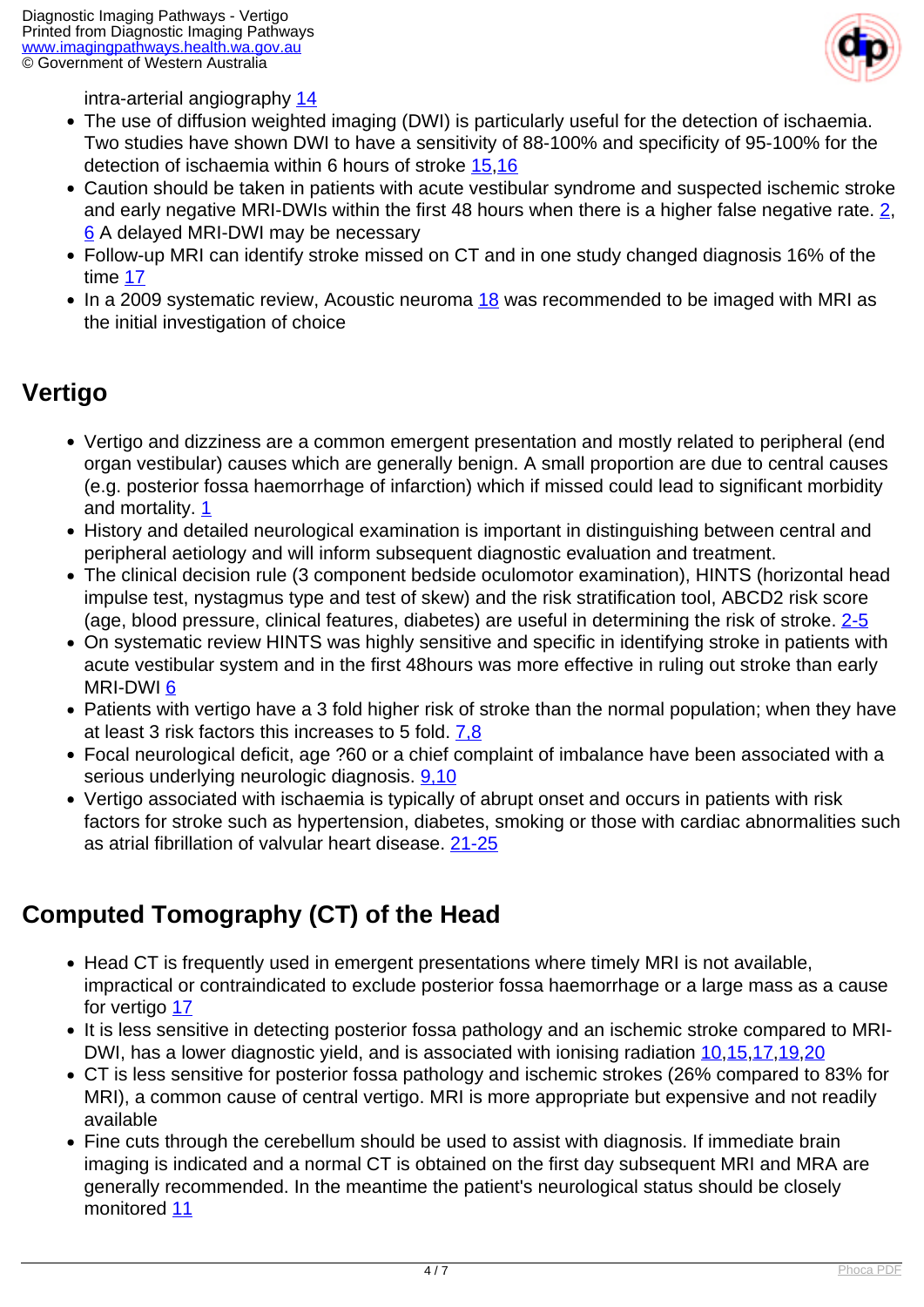

• Imaging may not be necessary if the patient has isolated vertigo, no other neurological signs and no risk factors for stroke [11](index.php?option=com_content&view=article&id=67&tab=references#11)

### **References**

#### **Date of literature search: June 2014**

The search methodology is available on request. [Email](index.php/contact-us)

References are graded from Level I to V according to the Oxford Centre for Evidence-Based Medicine, Levels of Evidence. [Download the document](http://www.cebm.net/wp-content/uploads/2014/06/CEBM-Levels-of-Evidence-2.1.pdf)

- 1. Navi BB, Kamel H, Shah MP, Grossman AW, Wong C, Poisson SN, et al. **The use of neuroimaging studies and neurological consultation to evaluate dizzy patients in the emergency department.** Neurohospitalist. 2013;3(1):7-14. (Level III evidence)
- 2. Newman-Toker DE, Kerber KA, Hsieh YH, Pula JH, Omron R, Saber Tehrani AS, et al. **HINTS Outperforms ABCD2 to Screen for Stroke in Acute Continuous Vertigo and Dizziness.** Acad Emerg Med. 2013;20(10):986-996. (Level II evidence)
- 3. Navi BB, Kamel H, Shah MP, Grossman AW, Wong C, Poisson SN, et al. **Application of the ABCD2 score to identify cerebrovascular causes of dizziness in the emergency department.** Stroke. 2012;43(6):1484-9. (Level III evidence)
- 4. Chen L, Lee W, Chambers BR, Dewey HM. **Diagnostic accuracy of acute vestibular syndrome at the bedside in a stroke unit.** J Neurol. 2011;258(5):855-61. (Level III evidence)
- 5. Kattah JC, Talkad AV, Wang DZ, Hsieh YH, Newman-Toker DE. **HINTS to diagnose stroke in the acute vestibular syndrome: three-step bedside oculomotor examination more sensitive than early MRI diffusion-weighted imaging.** Stroke. 2009;40(11):3504-10. (Level II evidence)
- 6. Tarnutzer AA, Berkowitz AL, Robinson KA, Hsieh YH, Newman-Toker DE. **Does my dizzy patient have a stroke? A systematic review of bedside diagnosis in acute vestibular syndrome.** CMAJ. 2011;183(9):E571-92. (Level I evidence)
- 7. Lee CC, Su YC, Ho HC, Hung SK, Lee MS, Chou P, et al. **Risk of stroke in patients hospitalized for isolated vertigo: a four-year follow-up study.** Stroke. 2011;42(1):48-52. (Level II evidence)
- 8. Choi K-D, Lee H, Kim J-S. **Vertigo in brainstem and cerebellar strokes.** Curr Opin Neurol. 2013;26(1):90-95. (Review article)
- 9. Navi BB, Kamel H, Shah MP, Grossman AW, Wong C, Poisson SN, et al. **Rate and predictors of serious neurologic causes of dizziness in the emergency department.** Mayo Clin Proc. 2012 ;87(11):1080-8. (Level III evidence)
- 10. Chase M, Joyce NR, Carney E, Salciccioli JD, Vinton D, Donnino MW, et al. **ED patients with vertigo: can we identify clinical factors associated with acute stroke?** Am J Emerg Med. 2012;30(4):587-91. (Level III evidence)
- 11. Guntinas-Lichius O. **Acute vestibular syndrome**. N Engl J Med. 1999;340(2):151-2. (Review article)
- 12. Moubayed SP, Saliba I. **Vertebrobasilar insufficiency presenting as isolated positional vertigo or dizziness: a double-blind retrospective cohort study.** Laryngoscope. 2009;119(10):2071-6. (Level II evidence)
- 13. Bradley WG, Jr. **MR appearance of hemorrhage in the brain.** Radiology. 1993;189(1):15-26. (Review article)
- 14. Rother J, Wentz KU, Rautenberg W, Schwartz A, Hennerici M. **Magnetic resonance angiography in vertebrobasilar ischemia.** Stroke. 1993;24(9):1310-5. (Level II evidence)
- 15. Gonzalez RG, Schaefer PW, Buonanno FS, Schwamm LH, Budzik RF, Rordorf G, et al. **Diffusionweighted MR imaging: diagnostic accuracy in patients imaged within 6 hours of stroke**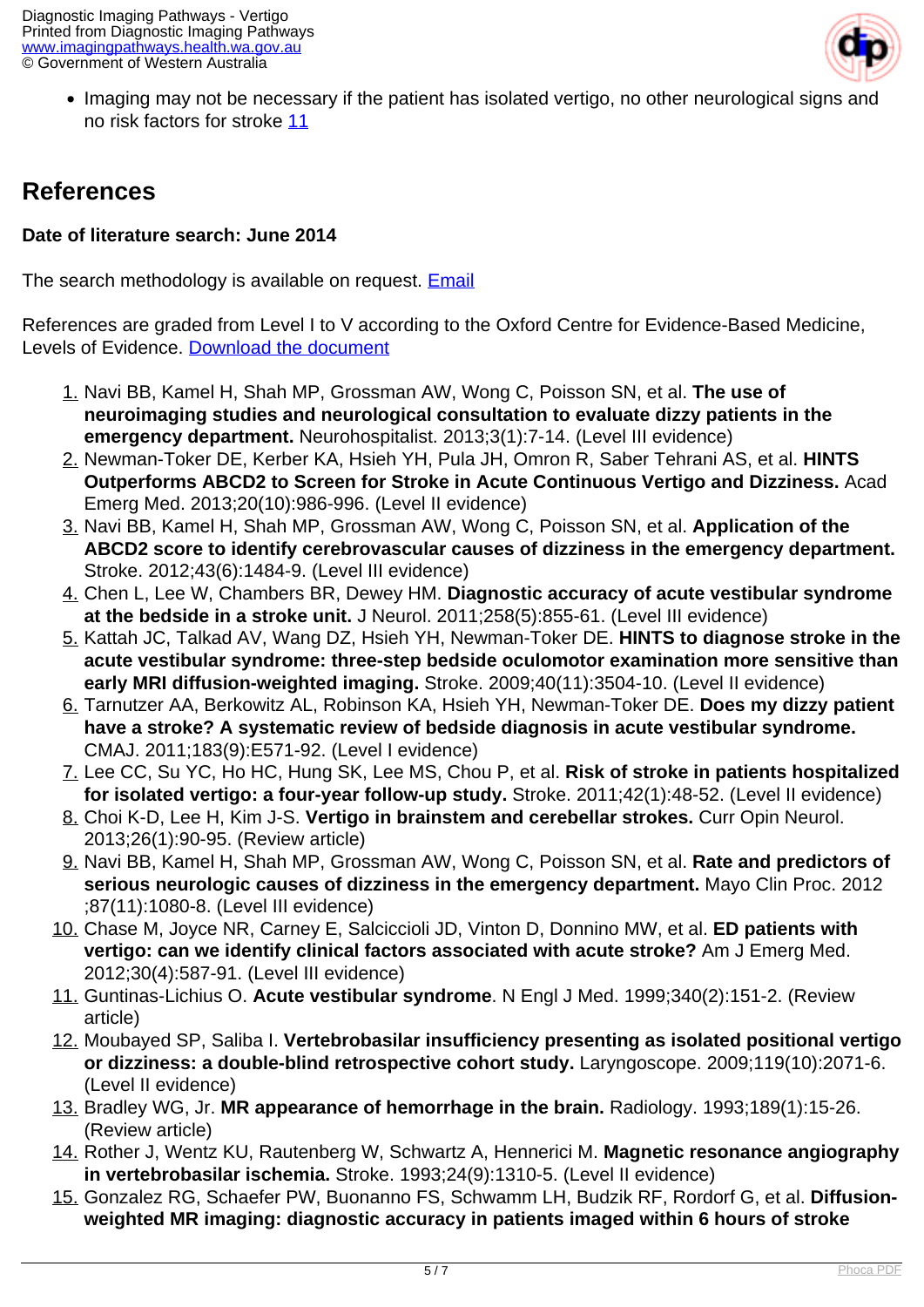

**symptom onset.** Radiology. 1999;210(1):155-62. (Level III evidence)

- 16. Lovblad KO, Laubach HJ, Baird AE, Curtin F, Schlaug G, Edelman RR, et al. **Clinical experience with diffusion-weighted MR in patients with acute stroke.** AJNR Am J Neuroradiol. 1998;19(6):1061-6. (Level III evidence)
- 17. Lawhn-Heath C, Buckle C, Christoforidis G, Straus C. **Utility of head CT in the evaluation of vertigo/dizziness in the emergency department.** Emerg Radiol. 2013;20(1):45-9. (Level III evidence)
- 18. Fortnum H, O'Neill C, Taylor R, Lenthall R, Nikolopoulos T, Lightfoot G, et al. **The role of magnetic resonance imaging in the identification of suspected acoustic neuroma: a systematic review of clinical and cost effectiveness and natural history.** Health Technol Assess. 2009;13(18):iii-iv, ix-xi, 1-154. (Level I evidence)
- 19. Ahsan SF, Syamal MN, Yaremchuk K, Peterson E, Seidman M. **The costs and utility of imaging in evaluating dizzy patients in the emergency room.** Laryngoscope. 2013;123(9):2250-3. (Level III evidence)
- 20. Fiebach JB, Schellinger PD, Jansen O, Meyer M, Wilde P, Bender J, et al. **CT and diffusionweighted MR imaging in randomized order: diffusion-weighted imaging results in higher accuracy and lower interrater variability in the diagnosis of hyperacute ischemic stroke.** Stroke. 2002;33(9):2206-10. (Level II evidence)
- 21. Oas JG, Baloh RW. **Vertigo and the anterior inferior cerebellar artery syndrome.** Neurology. 1992;42(12):2274-9. (Level IV evidence)
- 22. Amarenco P, Levy C, Cohen A, Touboul PJ, Roullet E, Bousser MG. **Causes and mechanisms of territorial and nonterritorial cerebellar infarcts in 115 consecutive patients.** Stroke. 1994;25(1):105-12. (Level III evidence)
- 23. Grad A, Baloh RW. **Vertigo of vascular origin. Clinical and electronystagmographic features in 84 cases.** Arch Neurol. 1989;46(3):281-4. (Level IV evidence)
- 24. Gomez CR, Cruz-Flores S, Malkoff MD, Sauer CM, Burch CM. **Isolated vertigo as a manifestation of vertebrobasilar ischemia.** Neurology. 1996;47(1):94-7. (Level III evidence)
- 25. Norrving B, Magnusson M, Holtas S. **Isolated acute vertigo in the elderly; vestibular or vascular disease?** Acta Neurol Scand. 1995;91(1):43-8. (Level II/III evidence)
- 26. Lee W, Chen L, Waterston J. **Vertebrobasilar ischaemia presenting as recurrent isolated vertigo.** Acta Otolaryngol. 2011;131(8):887-9. (Level IV evidence)

| Information from this website               | <b>Information from the Royal</b><br><b>Australian and New Zealand</b><br><b>College of Radiologists' website</b> |
|---------------------------------------------|-------------------------------------------------------------------------------------------------------------------|
|                                             |                                                                                                                   |
| <b>Consent to Procedure or Treatment</b>    | Angiography                                                                                                       |
| <b>Radiation Risks of X-rays and Scans</b>  | <b>Computed Tomography (CT)</b>                                                                                   |
| <b>Computed Tomography (CT)</b>             | <b>Contrast Medium (Gadolinium versus</b><br>lodine)                                                              |
| <b>Computed Tomography (CT) Angiography</b> |                                                                                                                   |
| <b>Magnetic Resonance Angiography (MRA)</b> | <b>Gadolinium Contrast Medium</b>                                                                                 |

### **Information for Consumers**